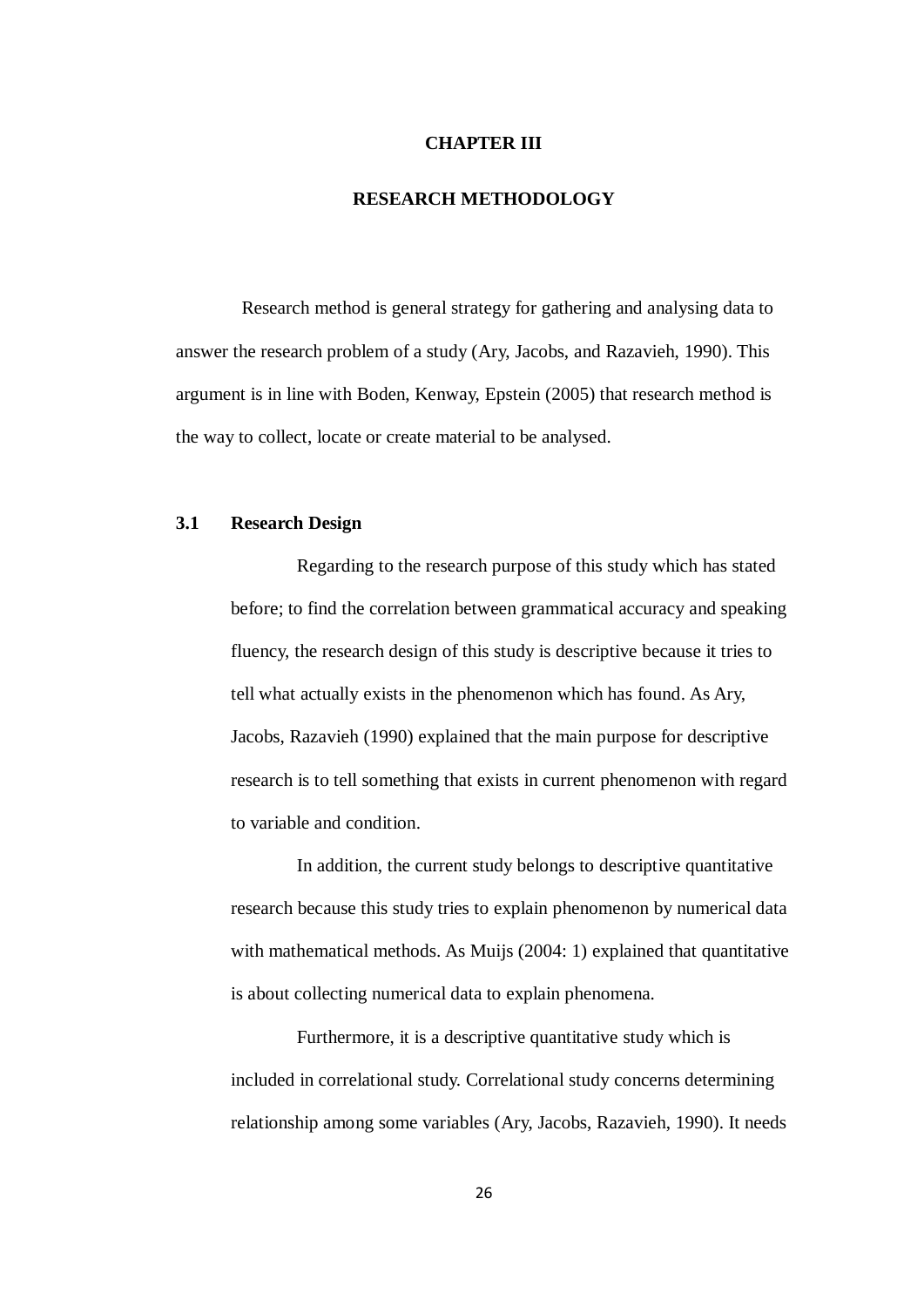correlation analysis to find the relationship of the variables. Correlation analysis is a statistic technique which aims to find relationship with correlation degree between two variables (Zawawi, 2012: 46).

So, we can say that it is correlational study because it aims to find the relationship between the two variables. There are two variables in this study; they are grammatical accuracy and speaking fluency. As mentioned above, the objective of this study is to know the correlation between grammatical accuracy and speaking fluency.

So, the researcher wants to examine the correlation of the variables, whether or not if learners of  $4<sup>th</sup>$  semester at English Language Education Department at University of Muhammadiyah Gresik have good ability in grammatical accuracy they have good speaking fluency.

### **3.2 Population and Sample**

# **3.2.1 Population**

Population is the group of people we want to generalise the finding (Muijs, 2004: 15). Based on that definition, the population is the  $4<sup>th</sup>$  semester learners at English Language Education Department at University of Muhammadiyah Gresik. There are three classes for  $4<sup>th</sup>$  semester learners at English Language Education Department at University of Muhammadiyah Gresik. They are A, B and evening classes. The total of the learners who joined in Advance Grammar and Speaking 3 classes are 60 learners. So, the population is 60 learners.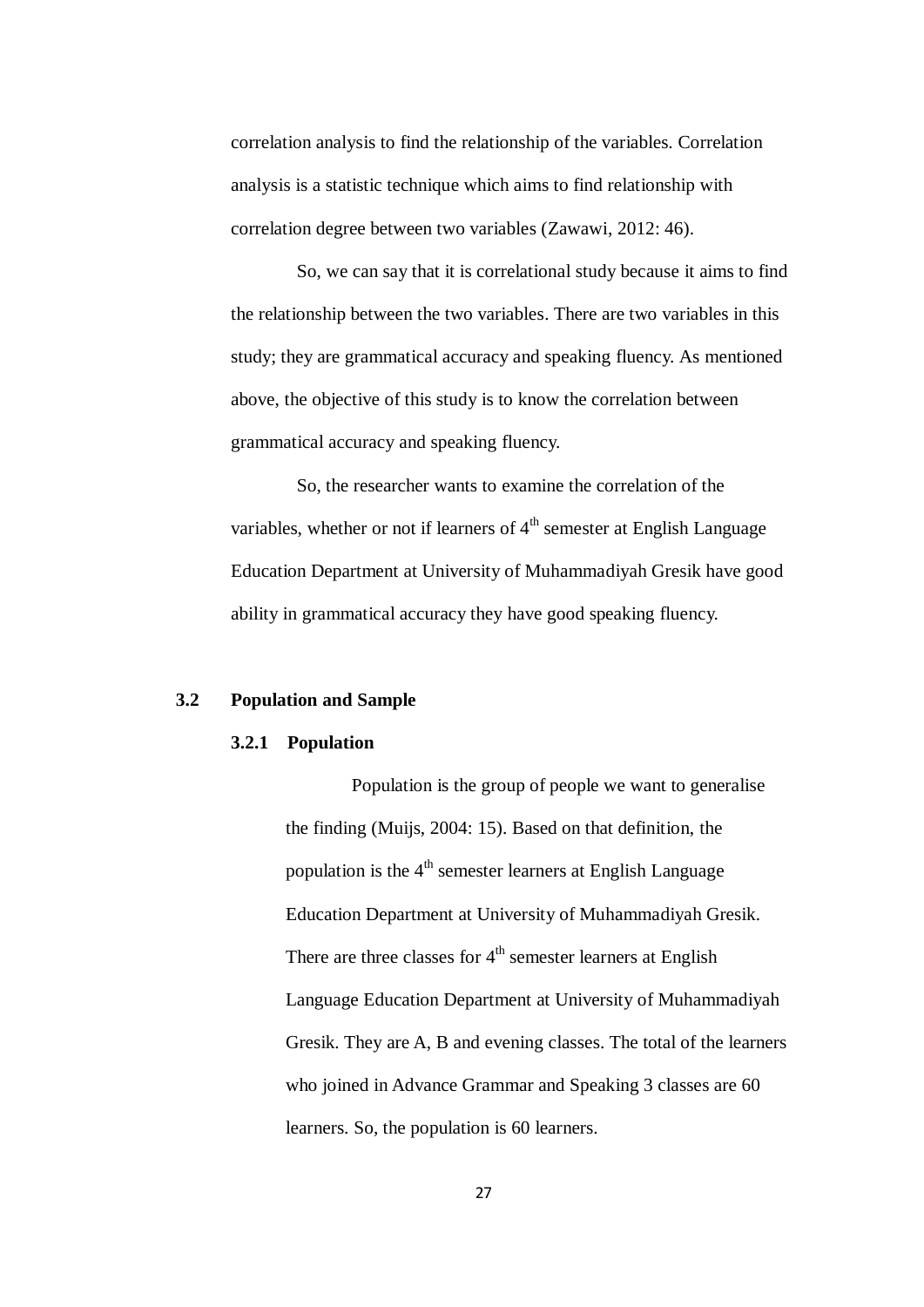### **3.2.2 Sample**

According to Ary, Jacobs, Razavieh (1990: 169), sample is the small group that is observed. Sample can be a representative for population to be the source of data. As Ary, Jacobs, Razavieh, (1990) stated "The larger sample is much more likely to be representative of the population". It is clear that the larger sample is the better to reach generalisation. This means that sampling the whole of the population will support the generalisation. Sampling the whole of the population is known as census (Muijs, 2004: 38). It can be done if the population size is quite small (Muijs, 2004). Since the population of this study is small enough, the researcher uses census.

Ary, Jacobs, Razavieh (1990: 178) explained that the smaller level of standard error (1%, 5% or 10 %) the larger sample should be taken close to the amount of population. Sugiyono in Sarwono (2006) demonstrated formula of determining sample:

$$
n = \frac{N}{N(d)^2 + 1}
$$

Where:

 $n = Sample$ 

- $N =$  Population
- $d =$ Level of error tolerance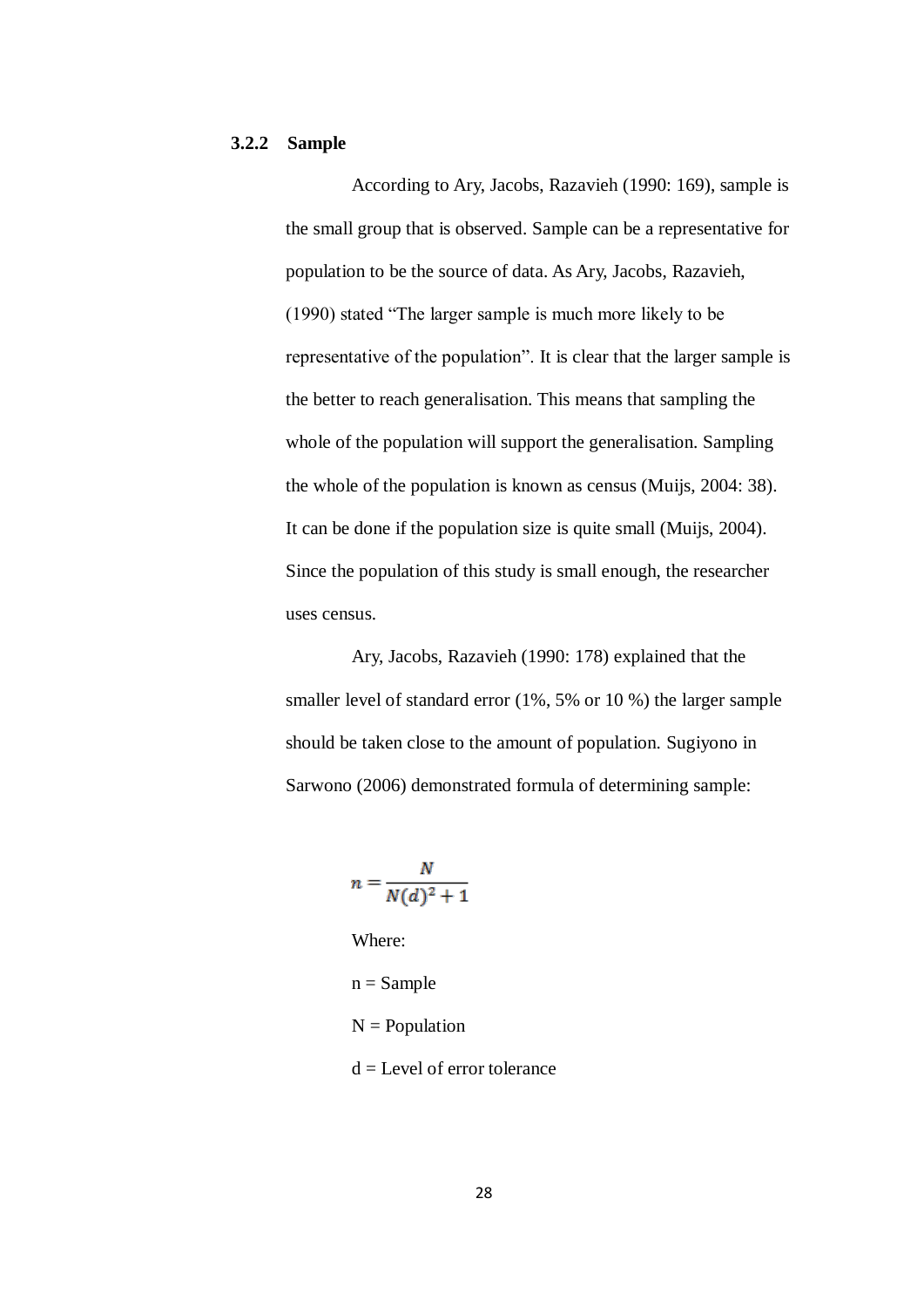After applying this formula, the amount of the sample which should be taken at 5% level of error tolerance in this study is 52. It is almost close to the amount of the population itself. As Nasution (2006: 101) explained that the higher amount of sample the higher strength of generalization can be obtained. This is supported by Widi (2010) that the larger sample the larger certainty and accuracy can be obtained.

Meanwhile, there are some uncompleted scores of speaking fluency which cause the researcher only able to examine 48 learners. It is very close to the number of sample that should be taken based on the formula above. So, the total of the sample is 48 learners of the  $4<sup>th</sup>$  semester of 2012/2013 academic year of English Language Education Department at University of Muhammadiyah Gresik.

#### **3.3 Data Collection**

## **3.3.1 Instrument**

Based on the research design above, in collecting data, the researcher uses the instrument which is suitable for supporting the analysis of the data in order to reach the research objective. Sukmadinata (2007: 221) explained that one of techniques in collecting data is from documentary study; it is to collect and analyse written, pictorial, or electronic documents. So, the documents which are used as instrument are: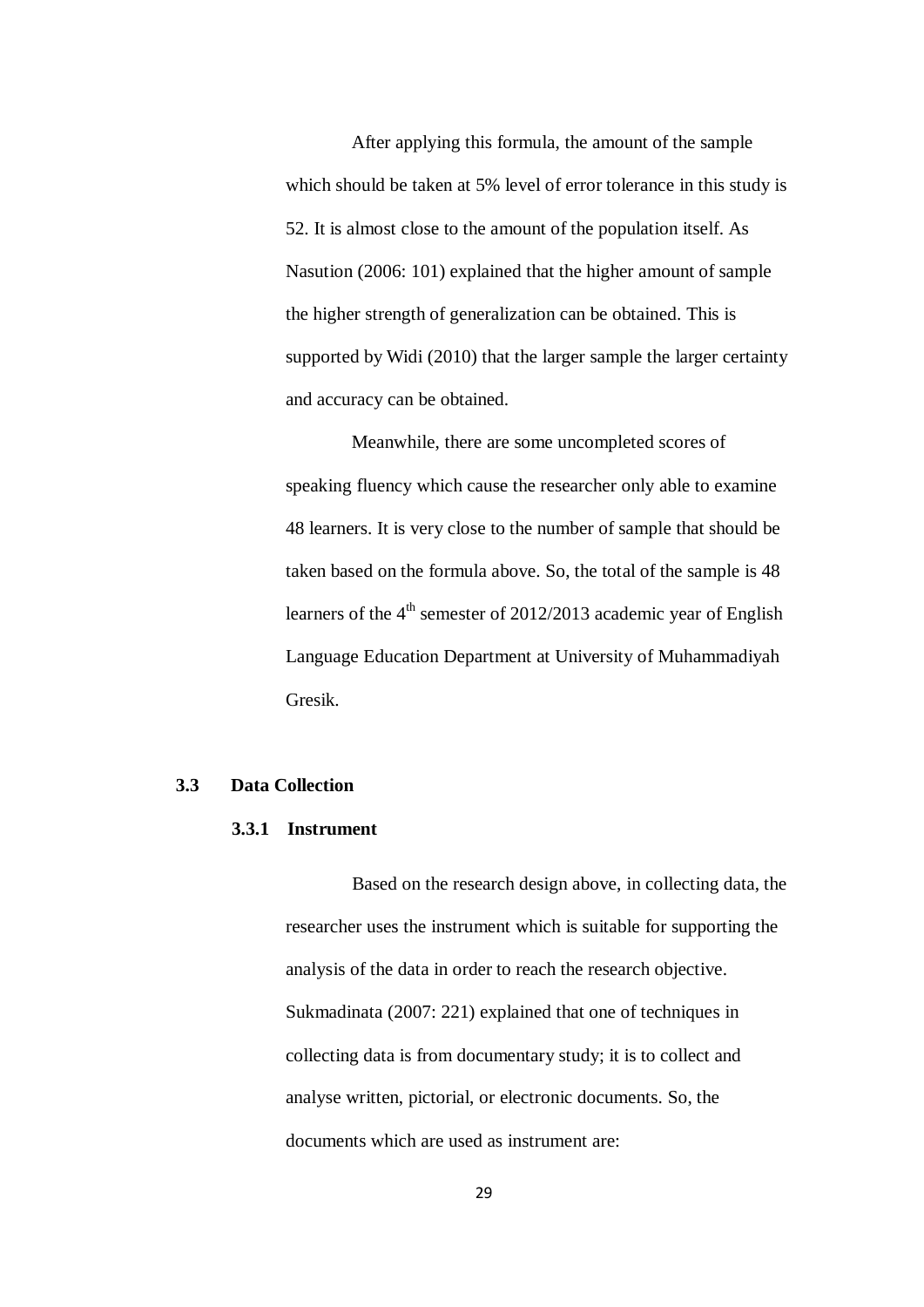- 1. Score of grammatical accuracy from Advance Grammar course of 4<sup>th</sup> semester learners at English Language Education Department at University of Muhammadiyah Gresik. This score is gained from Advance Grammar course. The scores which are used as the data of this study are gained from three different lecturers because each class of A, B, and evening class have different lecturers. The scores are taken from exercises, midterm test, final test, and final score. In construct validity, this score is appropriate with the course outline of Advance English Grammar which contains some topics in Advance English Grammar lectures. In term of content validity, this instrument is appropriate with the SAP of Advance English Grammar. This score will be used to examine its correlation with speaking fluency score.
- 2. Score of speaking fluency from Speaking 3 subject of  $4<sup>th</sup>$ semester learners at English Language Education Department at University of Muhammadiyah Gresik. This score is used to determine learners' speaking fluency. There are some aspects in scoring system of Speaking 3 subject. One of the aspects is speaking fluency. The researcher uses this score of speaking fluency as the data to correlate it with grammatical accuracy. The score is gained from one assessment. It is the score of final test. In term of construct validity, this instrument is also appropriate with the rubric of Speaking 3 course. This score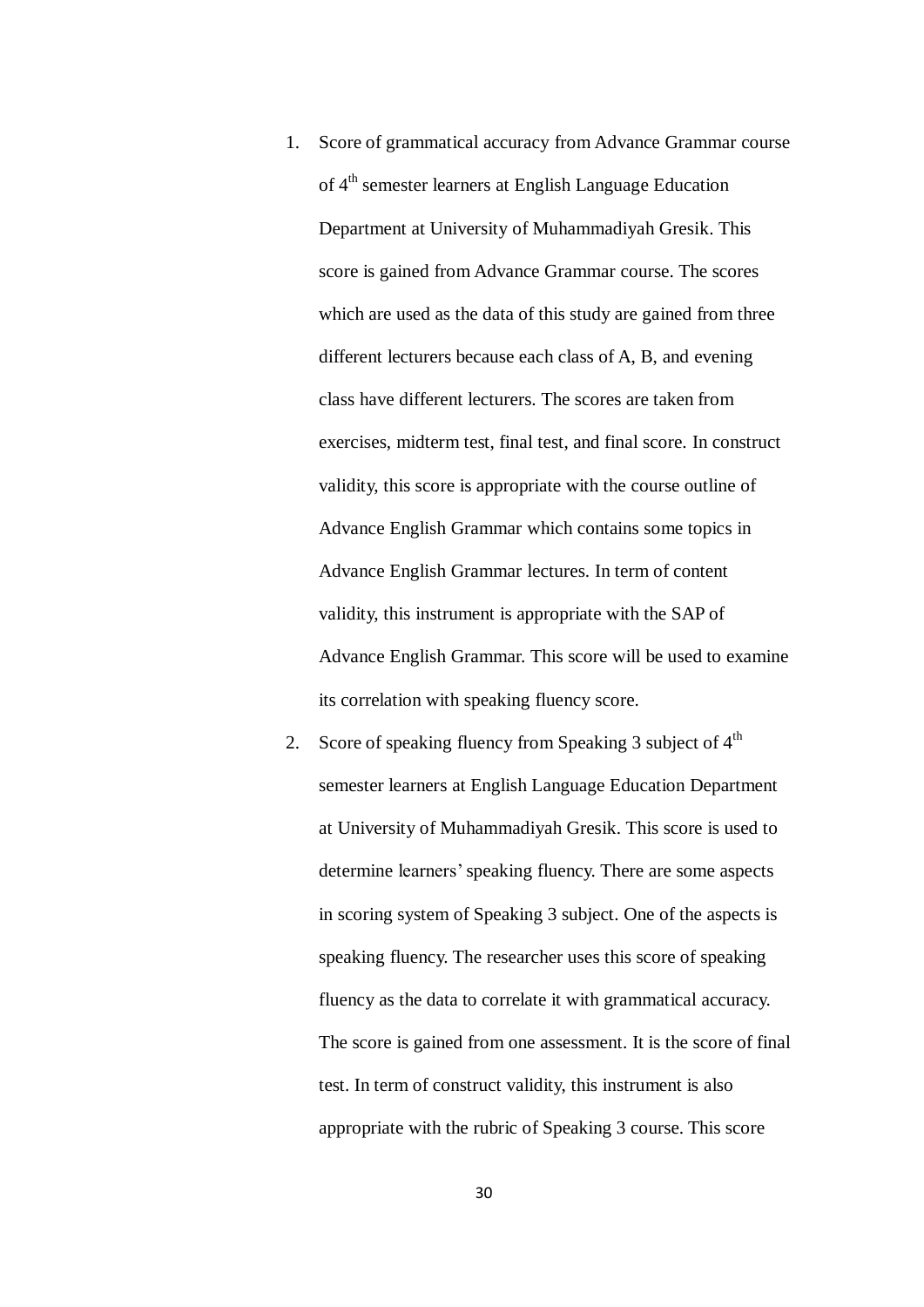will be used to examine its correlation with grammatical accuracy score.

## **3.3.2 The Procedure of Collecting Data**

In order to reach the research objective of this research; to know the correlation between grammatical accuracy and speaking fluency of  $4<sup>th</sup>$  semester learners at English Language Education Department at University of Muhammadiyah Gresik, the researcher attempts to do these procedures for collecting data to support the data analysis, they are:

- The researcher selects the Speaking 3 and Advance grammar subject to be examined because they are the highest skill level taught at University of Muhammadiyah Gresik.
- The researcher will meet Speaking 3 lecturer to ask the score and the rubric speaking  $3$  of the  $4<sup>th</sup>$  semester learners at English Language Education Department at University of Muhammadiyah Gresik.
- The researcher will meet Advance Grammar lecturers to ask the score of the 4<sup>th</sup> semester learners at English Language Education Department at University of Muhammadiyah Gresik.
- The researcher will sort the scores of speaking 3 by taking only the scoring aspect of speaking fluency to be analysed.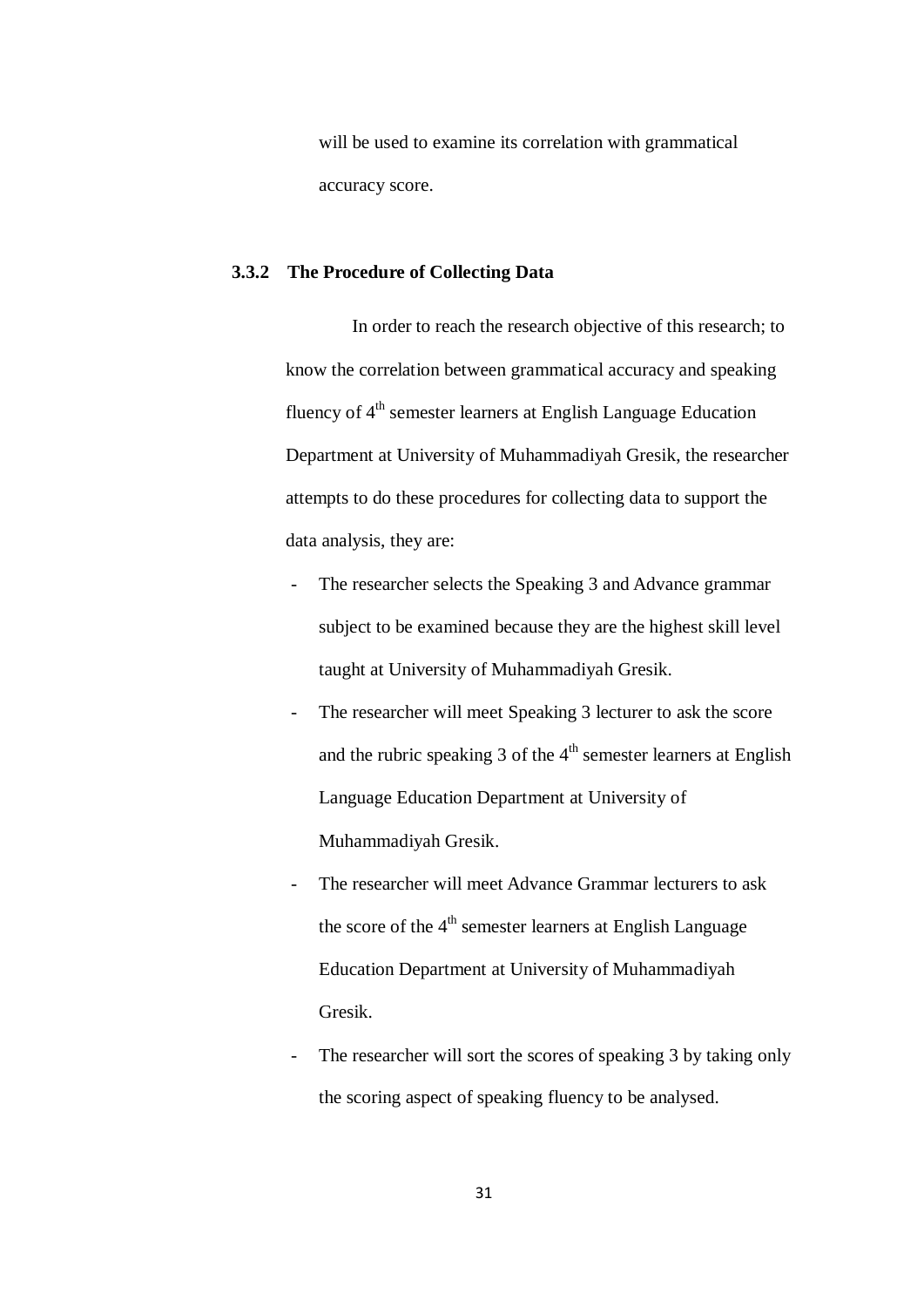- The researcher will gather all of the scores of Advance Grammar from some lecturers.
- The researcher will insert the data into SPSS software then analyse the correlation between grammatical accuracy and speaking fluency of the <sup>4th</sup> semester learners at English Language Education Department at University of Muhammadiyah Gresik**.**

# **3.4 Data Analysis**

After collecting the data from some sources through some procedures mentioned above, the researcher analyses the data by doing some steps to find the answer of the research question. In data analysis, there are two important actions which are usually done for a research process; describing the data and doing inferential statistic analysis (Sukardi, 2007: 86). So, the researcher does both descriptive analysis and inferential statistic analysis.

First, the researcher inputs the data from the score of Grammar and speaking fluency of A, B, and evening classes learners at English Language Education Department at University of Muhammadiyah Gresik into SPSS program for doing statistical analysis. Then, the researcher does the following terms to support data analysis.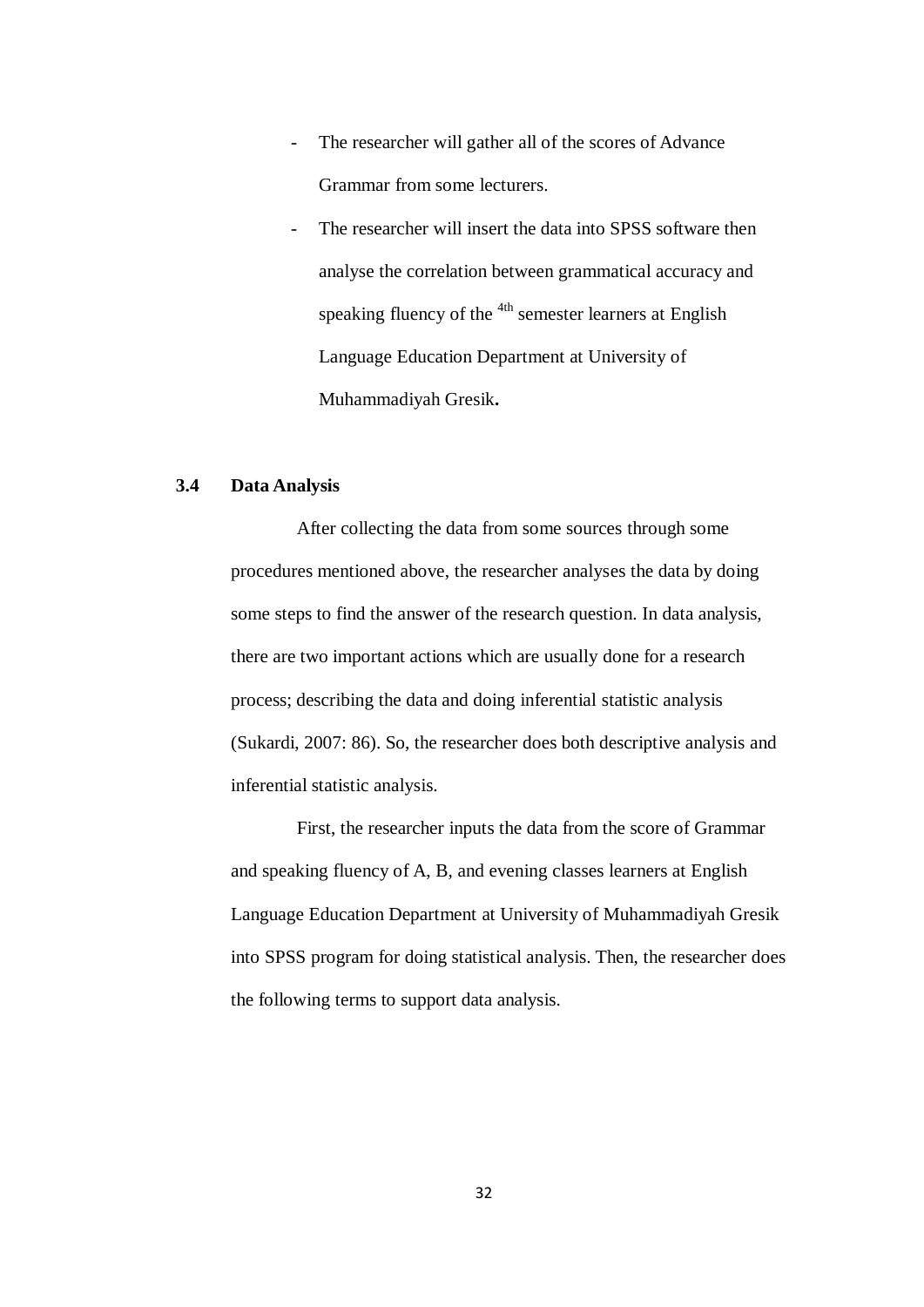#### **3.4.1 Descriptive Statistics**

Since the statistical analysis in this study is done both descriptive and inferential statistically, the descriptive analysis is the first analysis in this study. Descriptive analysis is important to give brief resume of the data so it can be understood easily (Sarwono, 2006; Sukardi, 2007). The description of the data can be seen from mean, standard deviation, variance, modus, etc. (Zawawi, 2012). The description of the data statistically can be explored by using Descriptive Statistics in SPSS.

# **3.4.2 Normality Test**

Normality test is one of important requirements in the procedure of this research. It is to check whether or not the data is distributed normal by using Test of Normality. To test the normality, the researcher will insert the data into SPSS and explored its normality by using Shapiro-Wilk and Liliefors (Kolmogorov-Smirnov).

The result of this Test of Normality is very important to determine which inferential analysis statistic that will be used to examine the correlation of the variables. From the result of Normality Test, if the data is distributed normal, the researcher uses parametric statistic analysis to find correlation coefficient, in this case is Pearson Product Moment. Nevertheless, if the data is not from normal distribution, the researcher uses non-parametric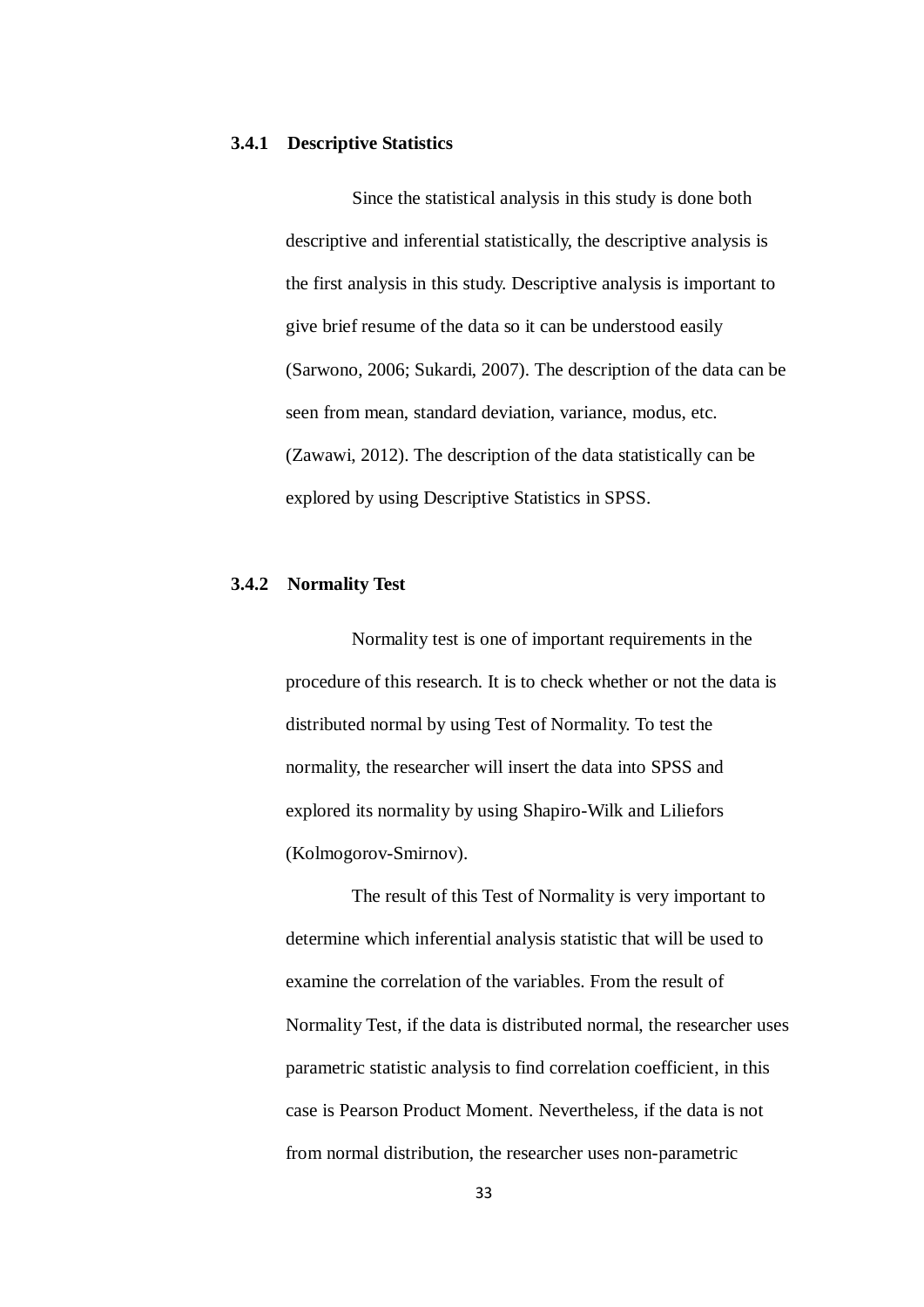statistic analysis to find correlation coefficient, in this case is Spearman Rank.

## **3.4.3 Correlation Coefficient**

Correlation Coefficient is number which shows the strength of correlation between two variables (Zawawi, 2012). The result of the Correlation Coefficient will determine the strength of the correlation between grammatical accuracy and speaking fluency of  $4<sup>th</sup>$  semester learners at English Language Education Department at University of Muhammadiyah Gresik.

Coefficient correlation can determine the strength of the relationship, the closer to  $+/-1$  the stronger and the closer to 0 the weaker (Muijs, 2004: 145). The rules to determine the strength of correlation are:

```
< 0. + / -1 weak
< 0. + 7 - 3 modest
<0,+/-5 moderate
<0.+ / -8 strong
\geq=+/-0.8 very strong
```
In this study, the data is from score of English Grammar and Speaking fluency which is included in ratio or interval data. One of assumption for parametric test is the variables expressed in interval or ratio scales (Best, 1981: 268). Because of this condition,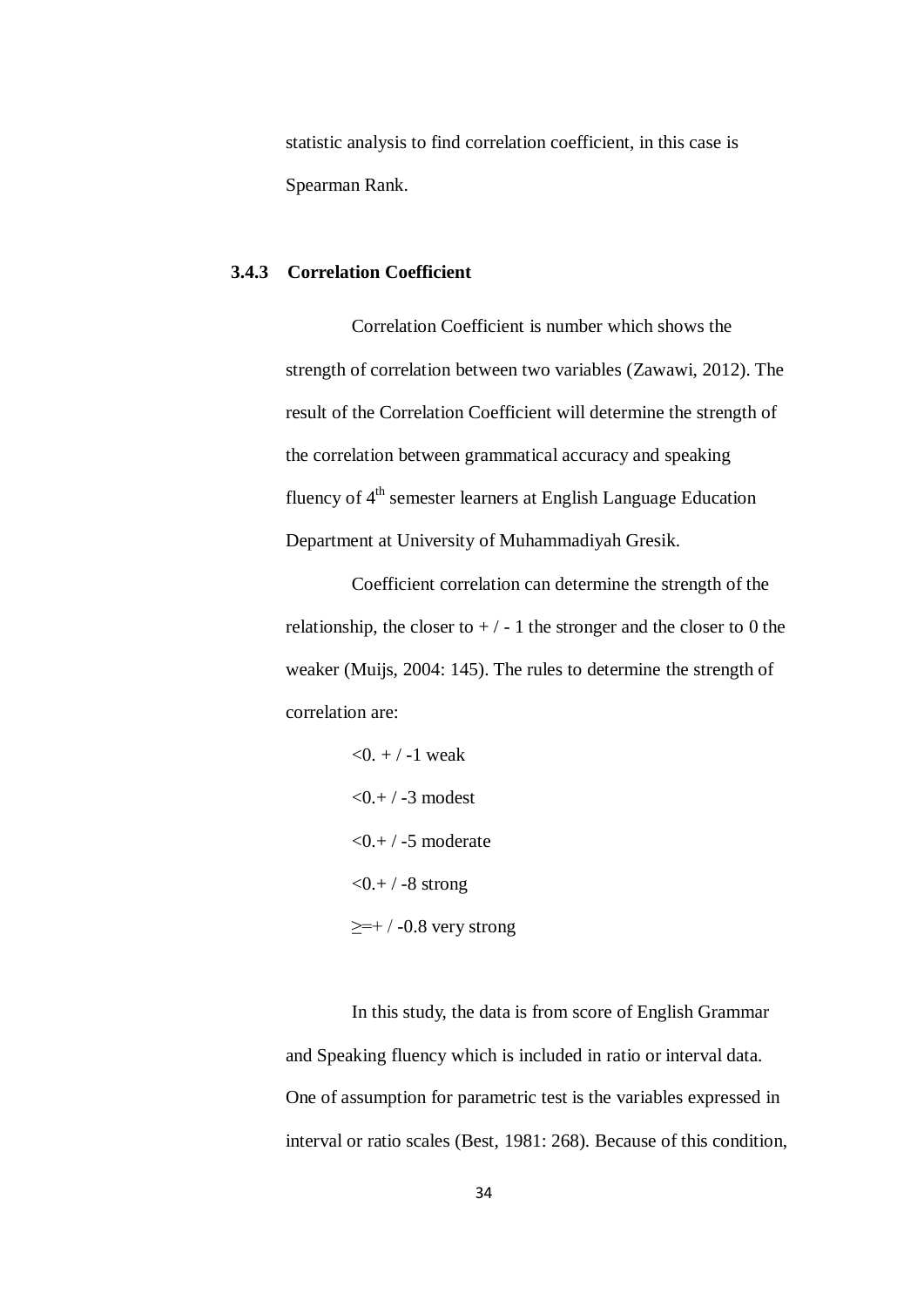the researcher probably will use Pearson Product Moment to find the correlation coefficient. However, the researcher still checks the Normality Test result to determine whether the researcher uses parametric or non-parametric analysis to find the correlation coefficient between the two variables.

According to Muijs (2004: 143), the formula for Pearson's correlation coefficient is computed as:

$$
r=\frac{\Sigma_{i-1}^n\left(x_i-\overline{x}\right)\left(y_i-\overline{y}\right)}{(n-1)S_xS_y}
$$

Where:

- $X_i$  and  $Y_i$  are individual observations
- $\overline{X}$  and  $\overline{Y}$  are the means for variables X and Y
- n is the number of cases; and
- $S_x$  and  $S_y$  are the standard deviations of the two variables

# **3.4.4 Hypothesis Testing**

After knowing the coefficient correlation between Grammatical Accuracy and Speaking Fluency, the researcher uses hypothesis testing to find statistical significance of the correlation coefficient.

That is why the Null hypothesis is important in this case. Since this is an educational study, the level of significance is on 5%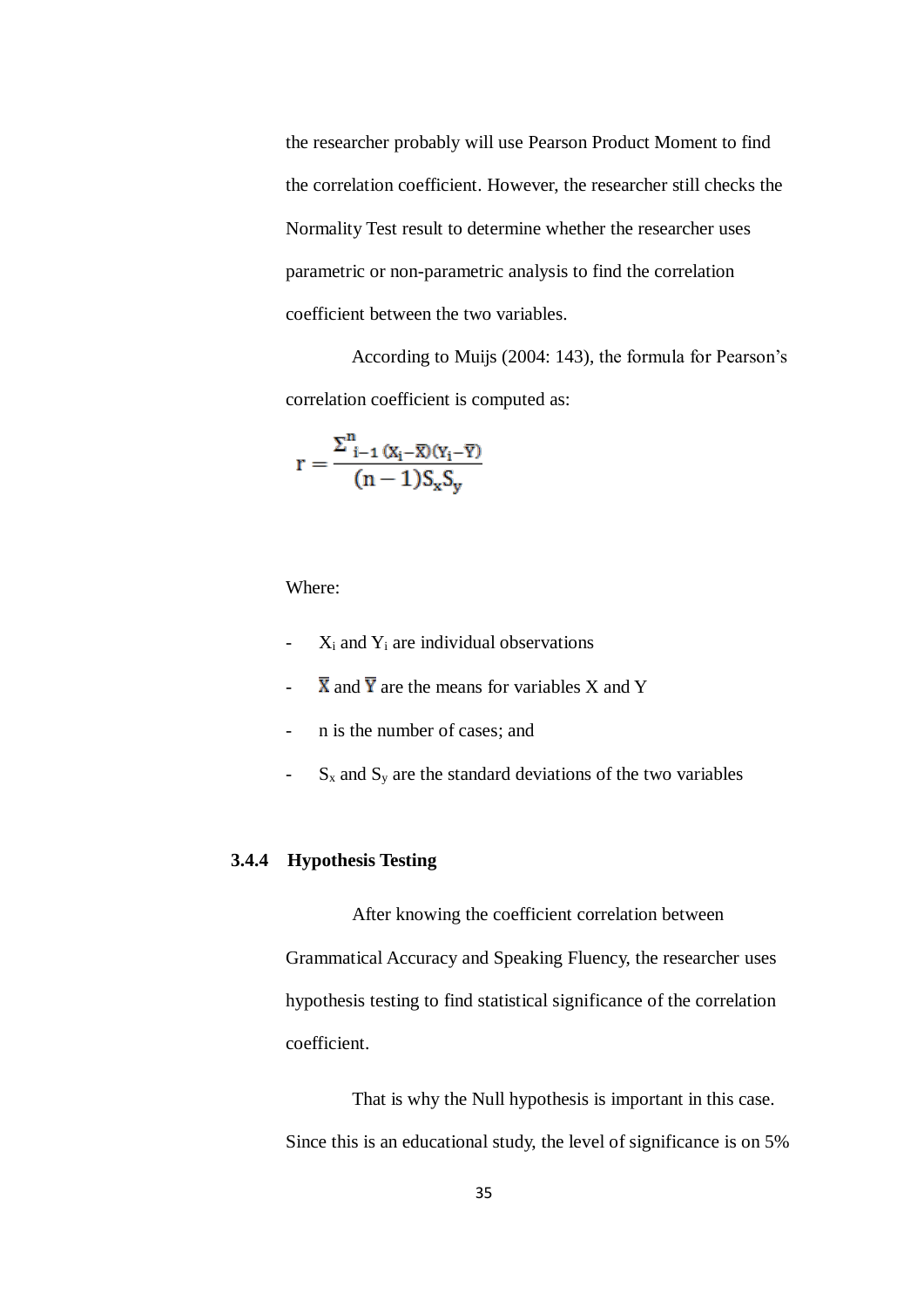level (0.05). As Best (1981: 271) explained that in educational circles, the 5% (0.05) alpha level (significance level) is often used as standard for rejection. So, the principle is Null hypothesis  $(H_0)$ cannot be rejected if P value (Sig.) is bigger than 5% (0.05). Meanwhile, the Null hypothesis of this study is there is no significant correlation between Grammatical Accuracy and Speaking Fluency.

According to Best (1981), the test of significance of correlation coefficient can be computed with formula:

$$
tr = \frac{r\sqrt{N-2}}{\sqrt{1-r^2}}
$$

Where:

- *tr*= the statistical significance of the correlation coefficient
- $r =$  the correlation coefficient
- $\sim$  N = number of paired ranks

In short, there are some procedures in this research. First, the researcher determines the course subject to choose; Advance Grammar and Speaking 3. Second, the researcher will gather the data from Advance Grammar and Speaking 3 Lecturer. Third, the researcher will sort the data into the main focus. Next, the data will be checked whether it belongs to normal distribution data or not. Then, the data will be correlated to know its correlation coefficient.